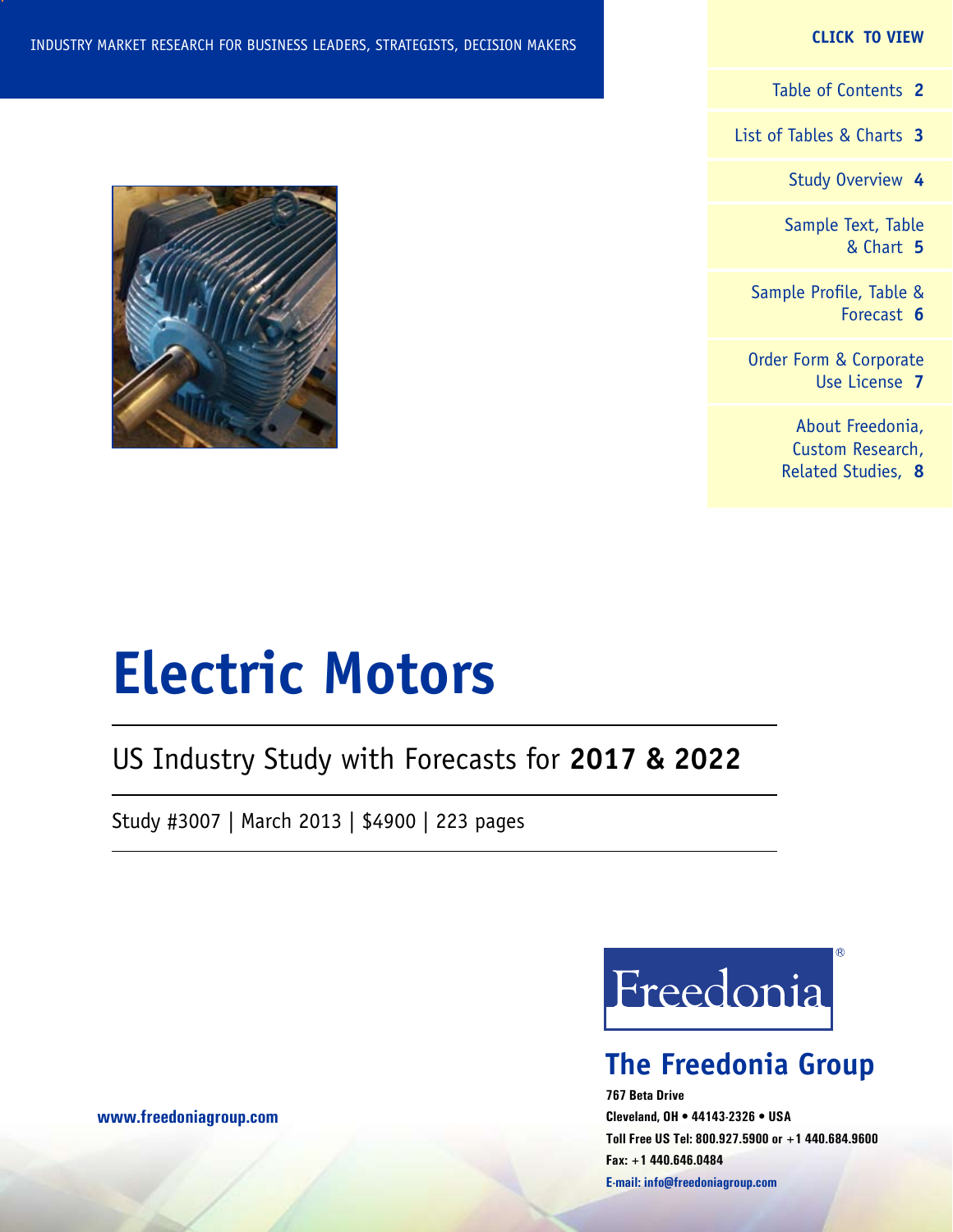#### <span id="page-1-0"></span>Study #3007 March 2013 \$4900 223 Pages

**Electric Motors**

US Industry Study with Forecasts for *2017 & 2022*

## **Table of Contents**

### Executive Summary

#### Market EnvironmenT

| Macroeconomic Environment5      |  |
|---------------------------------|--|
| Personal Income & Expenditures8 |  |
| Demographic Outlook  11         |  |
| Fixed Investment Trends  16     |  |
| Manufacturing Outlook 18        |  |
|                                 |  |
| Historical Market Trends 25     |  |
| Standards & Regulations  27     |  |
| Technological Trends  27        |  |
|                                 |  |
| International Environment 33    |  |
|                                 |  |
|                                 |  |
|                                 |  |

#### **PRODUCTS**

| Fractional Horsepower Motors  43 |  |
|----------------------------------|--|
| Fractional Horsepower Motor      |  |
| Supply & Demand 43               |  |
| Fractional Horsepower Motor      |  |
| Demand by Type & Market  45      |  |
| Integral Horsepower Motors 47    |  |
| <b>Integral Horsepower Motor</b> |  |
| Supply & Demand 47               |  |
| Integral Horsepower Motor        |  |
| Demand by Type & Market  49      |  |
|                                  |  |
| Fractional AC Motors 54          |  |
|                                  |  |
|                                  |  |
| Integral AC Motors  61           |  |
|                                  |  |
| Synchronous  64                  |  |
|                                  |  |
| Fractional DC Motors 69          |  |
|                                  |  |
|                                  |  |
| Integral DC Motors  75           |  |
|                                  |  |
|                                  |  |

#### MARKETS

| Motor Vehicle Outlook 89                |  |
|-----------------------------------------|--|
| Motor Vehicle Market93                  |  |
| <b>Internal Combustion</b>              |  |
| Engine Light Vehicles  97               |  |
| Hybrid/Electric Light Vehicles  99      |  |
| Medium & Heavy Duty Vehicles 102        |  |
| Heating & Cooling Equipment  104        |  |
| Heating & Cooling                       |  |
| Equipment Outlook 104                   |  |
| Heating & Cooling Equipment Market. 106 |  |
|                                         |  |
| Machinery Outlook  109                  |  |
| Machinery Market 111                    |  |
| Household Appliances 114                |  |
| Household Appliances Outlook  114       |  |
| Household Appliance Market 116          |  |
| Major Appliances  117                   |  |
| Small Appliances 119                    |  |
| Aerospace & Other Transportation        |  |
|                                         |  |
| Aerospace & Other Transportation        |  |
| Equipment Outlook 121                   |  |
| Aerospace & Other Transportation        |  |
| Equipment Market  123                   |  |
| Commercial & Service                    |  |
| Industry Equipment 125                  |  |
| Commercial & Service Industry           |  |
| Equipment Outlook 125                   |  |
| Commercial & Service Industry           |  |
| Equipment Market  127                   |  |
|                                         |  |

#### INDUSTRY STRUCTURE

| Industry Structure 132  |  |
|-------------------------|--|
|                         |  |
| Product Development 140 |  |
|                         |  |

| Marketing & Distribution 145 |  |
|------------------------------|--|
| Cooperative Agreements 146   |  |
| Mergers & Acquisitions 148   |  |

Freedonia

#### Company Profiles

| Allied Motion Technologies  155       |
|---------------------------------------|
| AMETEK Incorporated  157              |
| Bay Motor Products  160               |
| Bodine Electric  161                  |
| Bosch (Robert) GmbH 162               |
| Danaher Corporation 165               |
| DENSO Corporation 167                 |
| Dumore Corporation 168                |
| Emerson Electric  169                 |
| Franklin Electric 171                 |
| General Electric  172                 |
| General Motors  176                   |
|                                       |
| HBD Industries  179                   |
| ITT Corporation 181                   |
| Johnson Electric  183                 |
|                                       |
| Magnetek Incorporated  186            |
| Mamco Corporation  187                |
| Minebea Company  189                  |
| Minnesota Electric Technology  191    |
| Nidec Corporation  192                |
| Parvalux Electric Motors  197         |
|                                       |
|                                       |
| Remy International  204               |
|                                       |
|                                       |
| Smith (A0) Corporation 211            |
| Specialty Motors  212                 |
| Sterling Electric  213                |
|                                       |
|                                       |
| <b>Additional Companies Mentioned</b> |
|                                       |
|                                       |

## **Page 2 [Order now, click here!](#page-6-0)**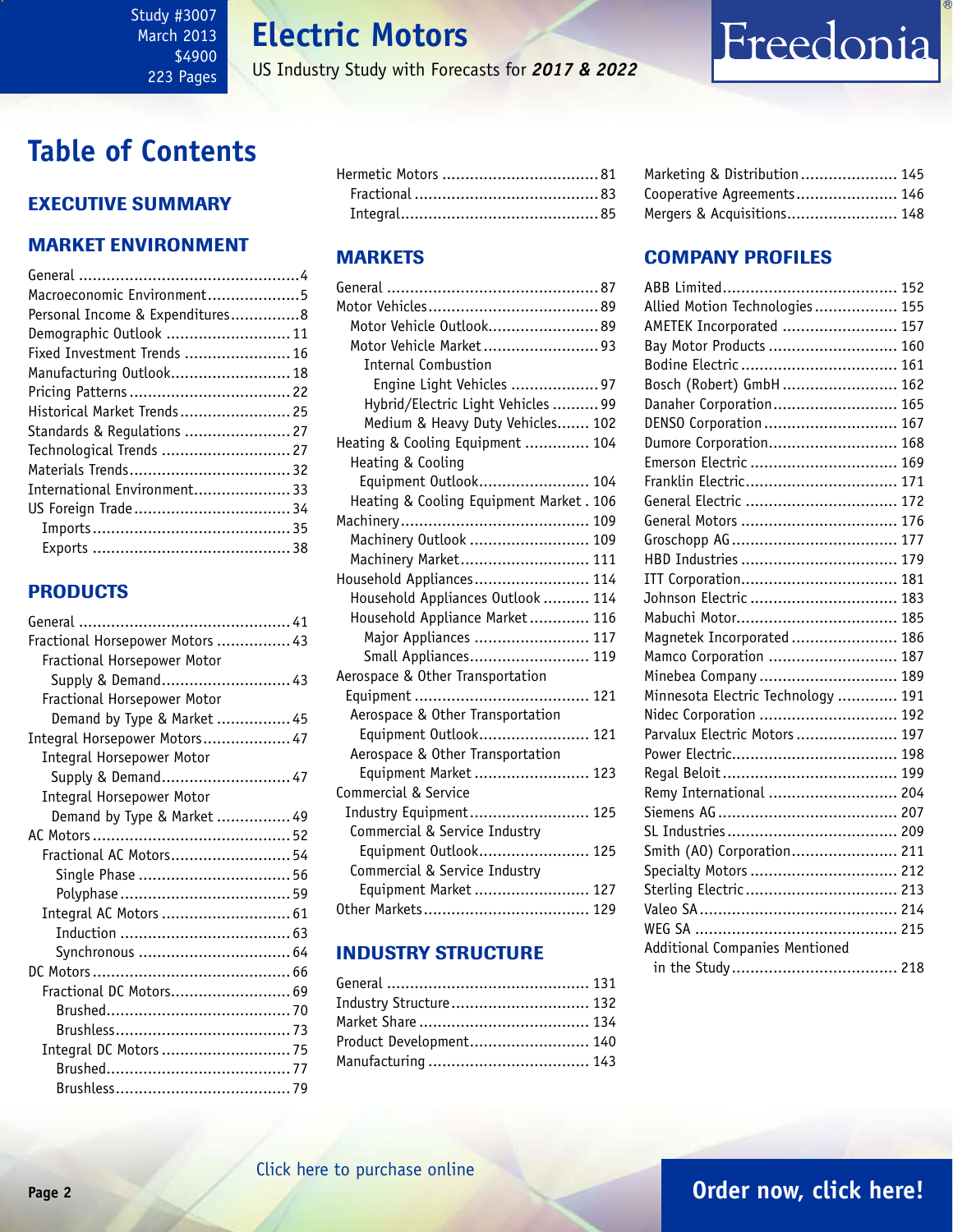**Electric Motors**

US Industry Study with Forecasts for *2017 & 2022*

## <span id="page-2-0"></span>**List of Tables**

#### Executive Summary

| 1 Summary Table 3 |  |
|-------------------|--|
|-------------------|--|

#### Market EnvironmenT

| 1 Macroeconomic Environment8               |
|--------------------------------------------|
| 2 Personal Consumption Expenditures11      |
| 3 Population & Households  15              |
| 4 Nonresidential Fixed Investment 18       |
| 5 Manufacturers' Shipments 22              |
| 6 Electric Motor Price Deflators 24        |
| 7 Electric Motor Historical                |
| Market, 2002-2012 26                       |
| 8 US Foreign Trade in Electric Motors  35  |
| 9 US Electric Motor Imports by Source . 37 |
| 10 US Electric Motor Exports               |
| by Destination 39                          |
|                                            |

#### PRODUCTS

| 1 Electric Motor Supply & Demand 42      |
|------------------------------------------|
| 2 Fractional Horsepower Motor            |
| Supply & Demand 44                       |
| 3 Fractional Horsepower Motor            |
| Demand by Type & Market  46              |
| 4 Integral Horsepower Motor              |
| Supply & Demand 49                       |
| 5 Integral Horsepower Motor              |
| Demand by Type & Market  51              |
| 6 AC Motor Demand  54                    |
| 7 Fractional Horsepower                  |
| AC Motor Demand  55                      |
| 8 Single Phase Fractional                |
| AC Motor Demand  59                      |
| 9 Polyphase Fractional                   |
| AC Motor Demand  61                      |
| 10 Integral Horsepower                   |
| AC Motor Demand  62                      |
| 11 Integral Induction Motor Demand 64    |
| 12 Integral Synchronous Motor Demand. 66 |
| 13 DC Motor Demand  68                   |
| 14 Fractional Horsepower                 |
| DC Motor Demand  70                      |
| 15 Brushed Fractional                    |
| DC Motor Demand  73                      |

|                | 16 Brushless Fractional<br>DC Motor Demand  75 |  |
|----------------|------------------------------------------------|--|
|                | 17 Integral Horsepower                         |  |
|                | DC Motor Demand 77                             |  |
|                | 18 Brushed Integral DC Motor Demand79          |  |
|                | 19 Brushless Integral DC Motor Demand. 81      |  |
|                | 20 Hermetic Motor Demand 83                    |  |
|                | 21 Fractional Horsepower Hermetic              |  |
|                | Motor Demand84                                 |  |
|                | 22 Integral Horsepower Hermetic                |  |
|                | Motor Demand86                                 |  |
| <b>MARKETS</b> |                                                |  |

#### 1 Electric Motor Demand by Market...... 88 2 Motor Vehicle Indicators ................. 93 3 Motor Vehicle Electric Motor Demand by Type, Segment, & Application ... 96 4 Internal Combustion Engine Light Vehicle Electric Motor Demand ...... 99 5 Hybrid/Electric Light Vehicle Electric Motor Demand............... 102 6 Medium & Heavy Duty Vehicle Electric Motor Demand............... 104 7 Heating & Cooling Equipment Shipments ............................... 106 8 Heating & Cooling Equipment Electric Motor Demand............... 108 9 Machinery Shipments.................... 111 10 Machinery Electric Motor Demand ... 113 11 Household Appliance Shipments..... 115 12 Household Appliance Electric Motor Demand by Type & Segment117 13 Major Appliance Electric Motor Demand.......................... 119 14 Small Appliance Electric Motor Demand.............................. 120 15 Aerospace & Other Transportation Equipment Shipments................ 123 16 Aerospace & Other Transportation Equipment Electric Motor Demand 125 17 Commercial & Service Industry Equipment Shipments................ 127 18 Commercial & Service Industry Equipment Electric Motor Demand 129 19 Other Markets Electric

Motor Demand.......................... 130

#### INDUSTRY STRUCTURE

- 1 US Electric Motor Sales
- by Company, 2012..................... 133
- 2 Research & Development Spending Patterns: Selected Electric Motor Manufacturers, 2010-2012.......... 143

Freedonia

- 3 Corporate Capital Spending Patterns: Selected Electric Motor Manufacturers, 2010-2012.......... 145
- 4 Selected Cooperative Agreements ... 148
- 5 Selected Acquisitions & Divestitures 150

## **List of Charts**

#### Market EnvironmenT

| 1 Electric Motor Price      |  |
|-----------------------------|--|
| Deflators, 2002-2022 25     |  |
| 2 Electric Motor Historical |  |
| Market, 2002-2012 27        |  |
| 3 US Electric Motor Imports |  |
| by Source, 2012 38          |  |
| 4 US Electric Motor Exports |  |
| by Destination, 2012 40     |  |
|                             |  |

#### PRODUCTS

| 1 Fractional Horsepower Motor |
|-------------------------------|
| Demand by Type, 2012 47       |
| 2 Integral Horsepower Motor   |
| Demand by Type, 2012 52       |

#### MARKETS

| 1 Electric Motor Demand        |  |
|--------------------------------|--|
| by Market, 2012  88            |  |
| 2 Motor Vehicle Electric Motor |  |
| Demand by Segment, 2012  97    |  |

#### INDUSTRY STRUCTURE

1 US Electric Motor Market Share by Company, 2012..................... 135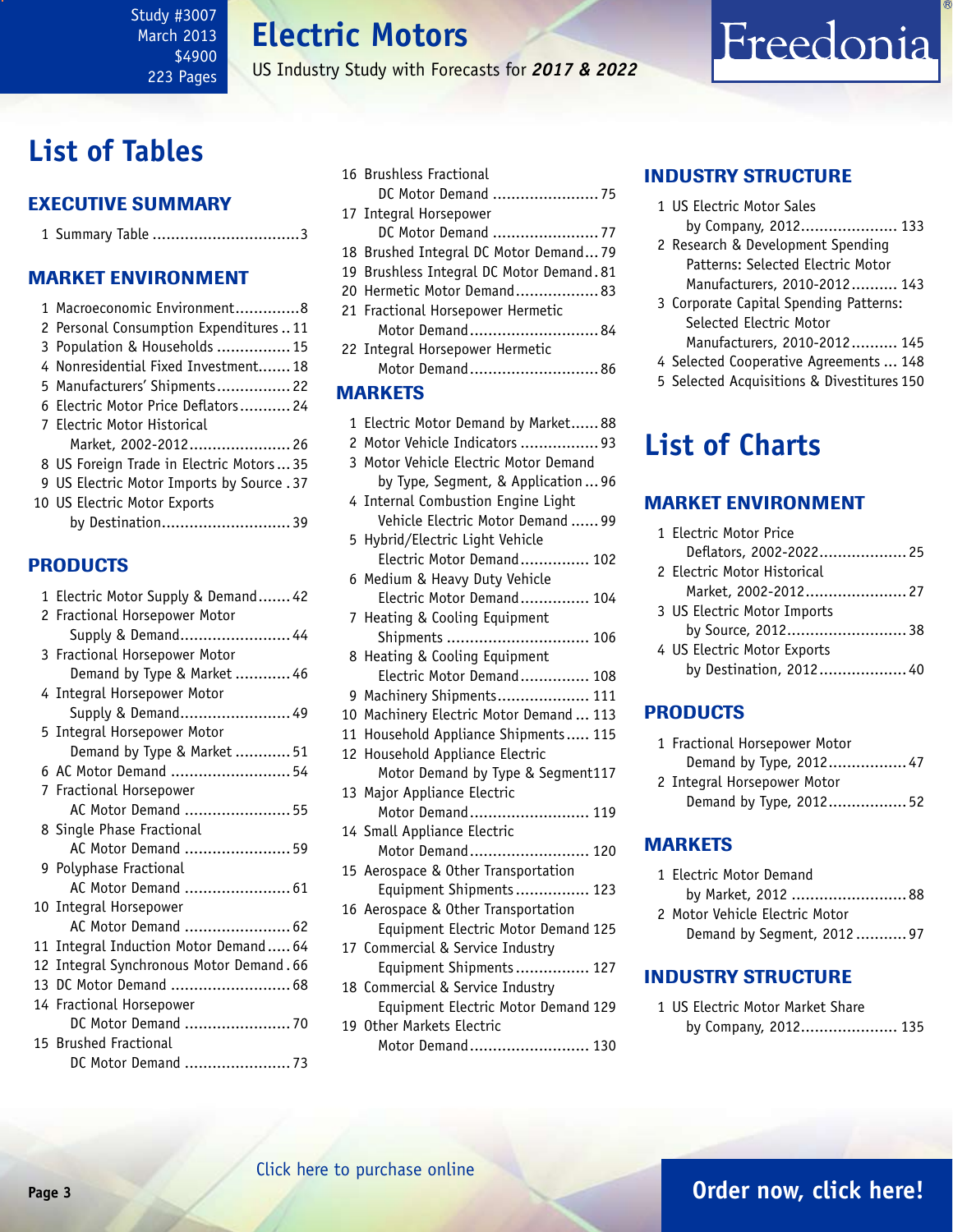## **Electric Motors**

US Industry Study with Forecasts for *2017 & 2022*

### *Demand for electric motors will track growing durable goods manufacturing. Motor vehicles will remain the largest market, the result of an increasing number of motor-dependent options.*

### **US demand to rise 4.6% annually through 2017**

<span id="page-3-0"></span>Study #3007 March 2013 \$4900 223 Pages

US demand for electric motors is expected to increase 4.6 percent annually through 2017 to \$14.4 billion, accelerating from the pace of the 2007-2012 period, when nearly every major market for these devices struggled. Price increases accounted for the overall dollar gains posted during that span. The market for AC motors -- which are used in a myriad of applications such as heating and cooling equipment and household appliances -- will grow the most in absolute terms and remain the largest product segment. DC motors are used extensively in automotive applications, and suppliers will benefit from a rebound in motor vehicle output. Hermetically-sealed motors will register the fastest market advances of any electric motor product segment.

### **Heating, cooling equipment market to grow the fastest**

Among major markets, heating and cooling equipment applications are projected to register the fastest sales growth through 2017, bolstered by increases in building construction after a prolonged period of weakness. The motor vehicle market will record the second most rapid gains as automotive production rises and the number of electric motor-dependent systems in the average vehicle continues to climb. Growing demand for electric traction motors used in hybrid/electric vehicles



will also contribute to automotive sales gains, although this will remain a small market in absolute terms. Sizable advances are forecast as well for aerospace and other transportation equipment motor applications, as air traffic expands along with economic activity and more households purchase recreational products such as boats or campers.

## **FHP motors to remain largest segment, but will be outpaced by IHP motors**

Fractional horsepower (FHP) motors, those with a horsepower rating of less than one, are expected to remain the larger product category in 2017 in both

value and volume terms. This will be due to their extensive use in the mechanical systems of products ranging from aerospace and heating and cooling equipment to motor vehicles, all of which will experience an increase in production. However, demand for integral horsepower (IHP) motors (those with a horsepower rating of one or greater), is expected to grow faster than that for FHP motors in both value and volume terms as industrial users upgrade to more energy efficient IHP. Electric motors account for more than four-fifths of all electricity used in industrial production activities, providing users with a strong incentive to replace older, less efficient motors despite the substantial upfront costs.

Copyright 2013 The Freedonia Group, Inc.

Freedonia

### **Page 4 [Order now, click here!](#page-6-0)**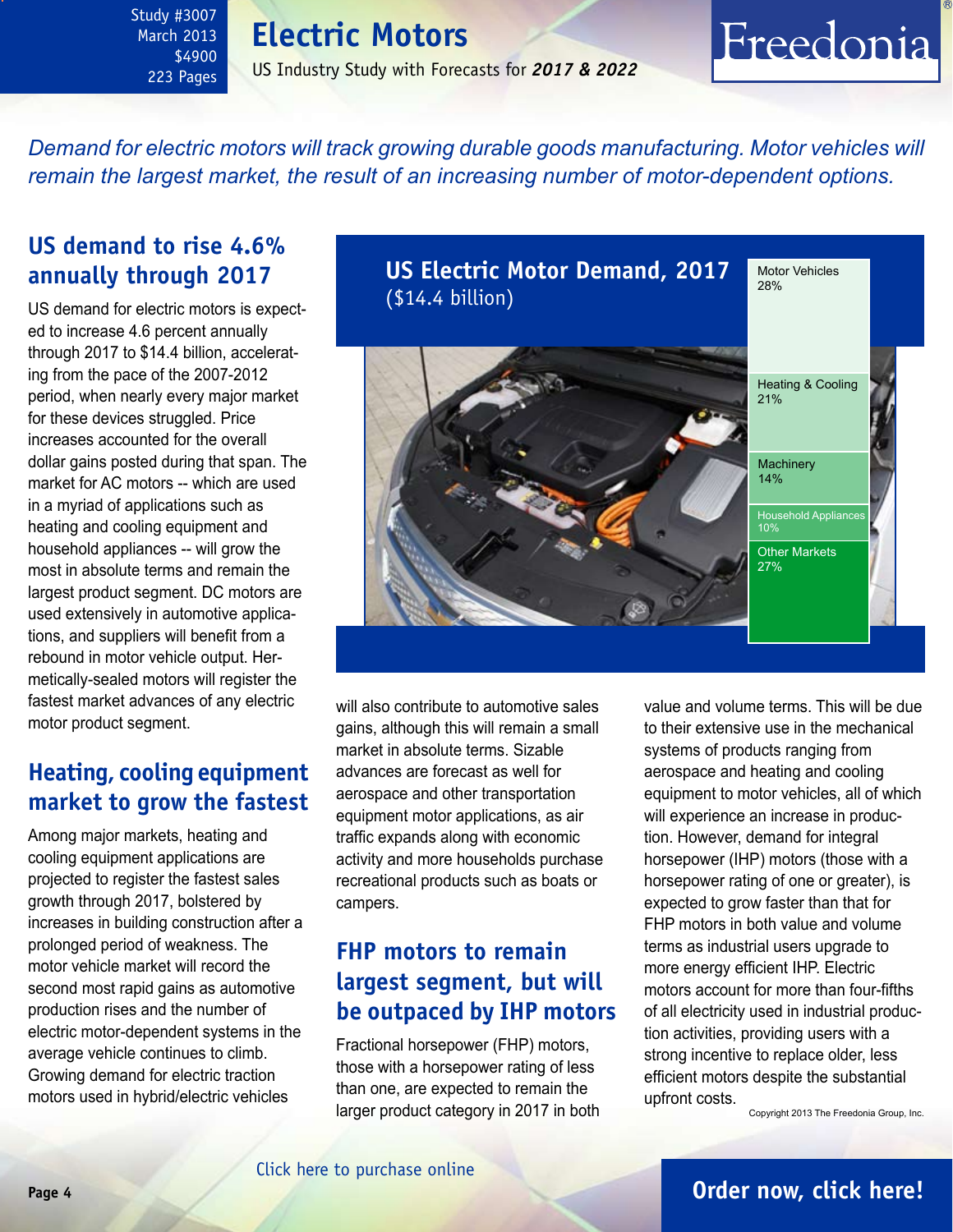#### <span id="page-4-0"></span>Study #3007 March 2013 \$4900 223 Pages

**Electric Motors**

US Industry Study with Forecasts for *2017 & 2022*

## **Sample Text, Table & Chart**

#### **TABLE IV-3**

Freedonia

#### **MOTOR VEHICLE ELECTRIC MOTOR DEMAND BY TYPE, SEGMENT & APPLICATION (million dollars)**

#### **markets**

#### **Household Appliance Market**

expensive) motors will cont

Sales of electric motors used in household appliances are



sources of appliance supply, will act as counterbalances, limit growth through 2017.

In the appliance industry, motor quality is a major concern  $\overrightarrow{OEM}$ buyers because OEMs seek to build customer loyalty through A consumer who purchases a defective appliance is consider to buy that brand again. However, energy efficiency and noise tion are gaining in importance as selection factors, since these viewed as potentially marketable advantages to end users. S a concern, particularly in smaller, handheld appliances such tools, where the motor is often the heaviest part of the produ-

Well over half of all motor demand in this market is accounted for by fractional products, although IHP motors are also frequently used. IHP induction motors, for instance, can be found in dishwashers and washing machines. AC motors are the type most commonly utilized by appliance manufacturers, especially capacitor start, permanent splitters capacitor, and shaded pole motors. Polyphase, split phase, a motors are also utilized to a lesser degree. However, an incr ber of manufacturers are turning to the use of DC motors, pa brushless permanent magnet types. Switched reluctance and able speed motor designs are widely used as well due to their for greater efficiency and higher performance in many applic





[Click here to purchase online](http://www.freedoniagroup.com/DocumentDetails.aspx?Referrerid=FM-Bro&StudyID=3007)

### **Page 5 [Order now, click here!](#page-6-0)**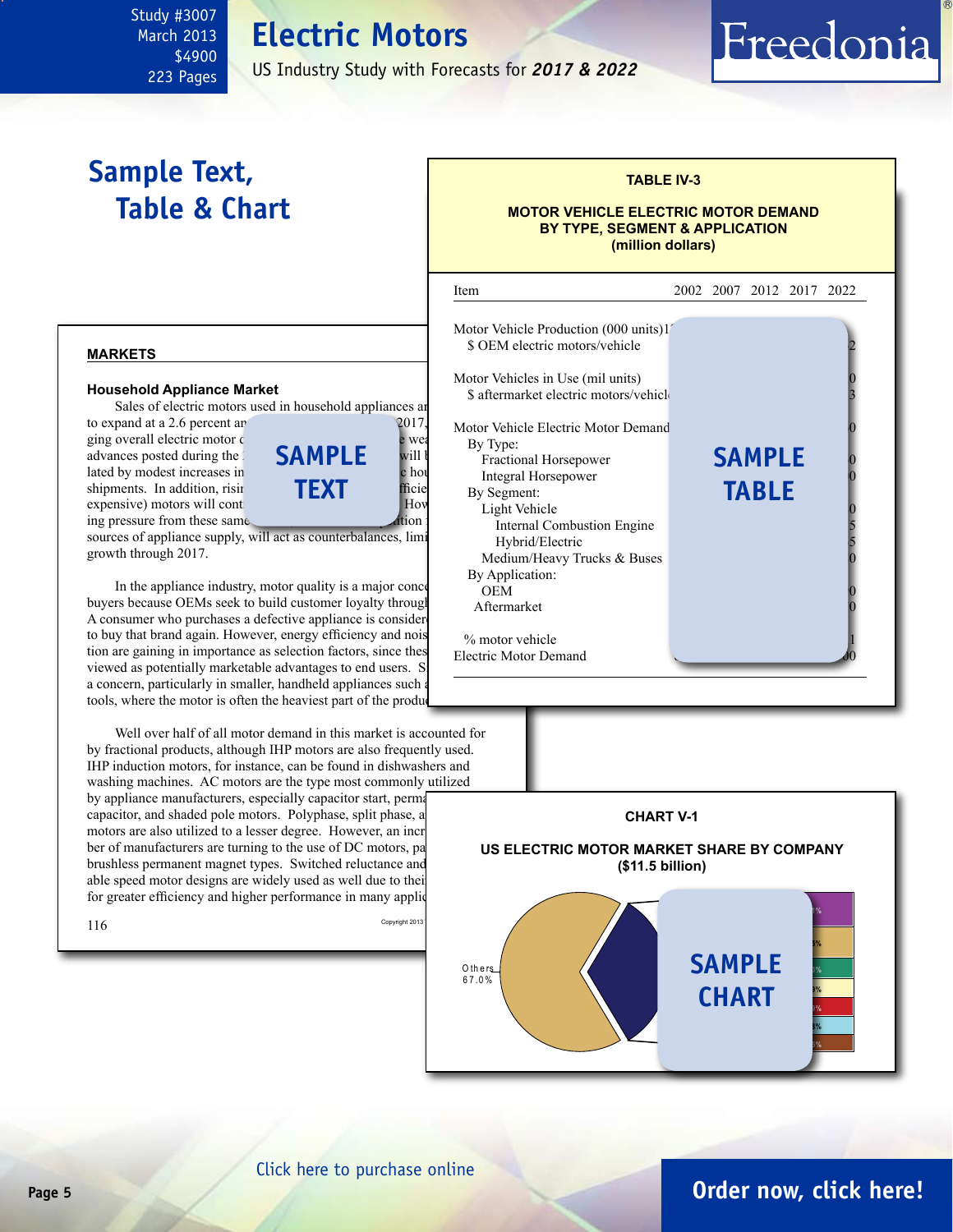#### <span id="page-5-0"></span>Study #3007 March 2013 \$4900 223 Pages

## **Electric Motors**

US Industry Study with Forecasts for *2017 & 2022*

## **Sample Profile, Table & Forecast**

| <b>TABLE III-12</b><br><b>INTEGRAL SYNCHRONOUS MOTOR DEMAND</b>                                                                                                                                                        |  |                               |                          |  |
|------------------------------------------------------------------------------------------------------------------------------------------------------------------------------------------------------------------------|--|-------------------------------|--------------------------|--|
| Item                                                                                                                                                                                                                   |  |                               | 2002 2007 2012 2017 2022 |  |
| Durable Goods Shipments (bil 2005\$)<br>units/mil \$ durables<br>Integral Synchronous Motors (000 unit)<br>$S/$ unit<br>Integral Synchro Motor Demand (mil \$<br>% synchronous<br>Integral HP AC Motor Demand (mil \$) |  | <b>SAMPLE</b><br><b>TABLE</b> |                          |  |

#### **COMPANY PROFILES**

**Allied Motion Technologies Incorporated**

23 Inverness Way East, Suite 150 Englewood,  $C^{\frown}$ 303-799-8520 http://www.al

Revenues: \$1 Employment: **sample profile**

Key Products: brushless DC, permanent magnetic magnetic magnetic magnetic magnetic magnetic magnetic magnetic magnetic magnetic magnetic magnetic magnetic magnetic magnetic magnetic magnetic magnetic magnetic magnetic magn torque motors

Allied Motion Technologies designs and produces motors, electronic motion controls, gearing and optical encoder products for the commercial motor, industrial motion control and other markets. The Company operates through seven subsidiaries: Stature Electric Incorporated, Motor Products Corporation, Emoteq Corporation, Allied Motion Controls, Precision Motor Technology BV, Östergrens Elmotor AB, and Ostergrens Changzhou.

The Company participates in the US electric motor industry through the production of such motors as brushless DC, permanent magnet, small precision, and torque motors; gearmotors; and servomotors. Brushless DC motors from Allied Motion Technologies are sold under the ENDURAMAX brand name and are available with or without integrated drive electronics. Specific applications for these motors include mobile heating, ventilation, and air conditioning (HVAC) systems; pumps; and conveyers. Permanent magnet DC motors encompass ENDURANCE products in 2-, 2.5-, 3-, and 4-inch diameters.

155 Copyright 2013 The Freedonia Group, Inc.

"The US market for DC motors is projected to expand at a 4.6 percent annual rate through 2017 to \$5.7 billion, growing in line with the electric motor market in aggregate. Increases in unit terms will average 2.9 percent annually through 2017, when sales will total 965 million, an improvement over the 2007-2012 performance. Demand will primarily be spurred by the continued rebound ..."

Freedonia

--Section III, pg. 66

### **Page 6 [Order now, click here!](#page-6-0)**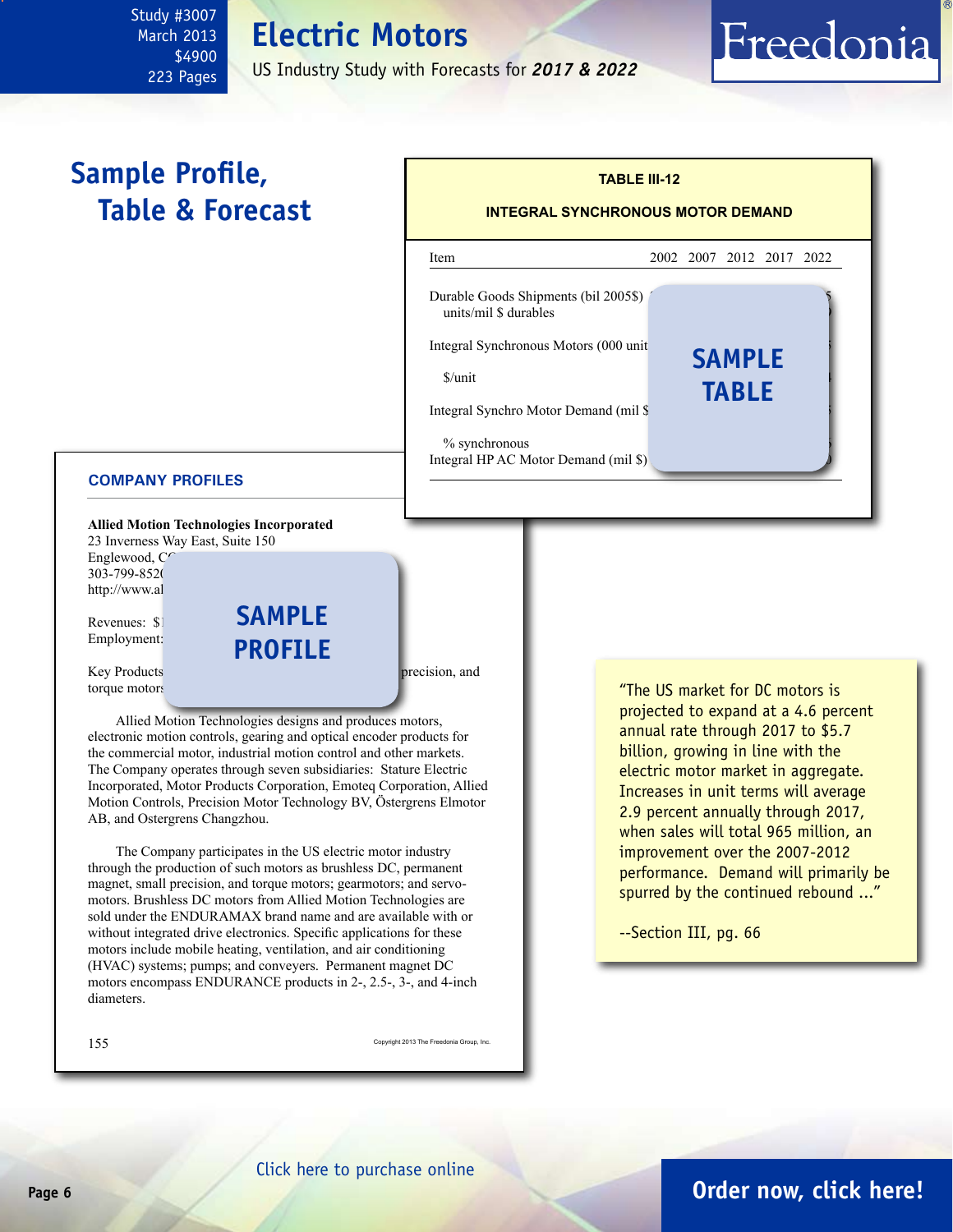## <span id="page-6-0"></span>**ORDER INFORMATION**

**Five Convenient Ways to Order**

INDUSTRY MARKET RESEARCH FOR BUSINESS LEADERS, STRATEGISTS, DECISION MAKERS

## Freedonia

**ONLINE: [www.freedoniagroup.com](http://www.freedoniagroup.com/DocumentDetails.aspx?Referrerid=FM-Bro&StudyID=3007)**

**MAIL: Print out and complete the order form and send to The Freedonia Group (see address at the bottom of this form)**

**PHONE: Call toll free, 800.927.5900 (US) or +1 440.684.9600**

**FAX: +1 440.646.0484 (US)**

**EMAIL: [info@freedoniagroup.com](mailto:info@freedoniagroup.com)**

#### **Free Handling & Shipping**

**There is NO charge for handling or UPS shipping in the US. Expect delivery in 3 to 5 business days. Outside the US, Freedonia provides free airmail service. Express delivery is available at cost.**

#### **Orders Outside of the US**

**Checks must be made payable in US funds, drawn against a US bank and mailed directly to The Freedonia Group. For wire transfers please contact our customer service department at info@ freedoniagroup.com. Credit cards accepted.**

#### **Credit Card Orders**

**For convenience, Freedonia accepts American Express, MasterCard or Visa. Credit card purchases must include account number, expiration date and authorized signature.**

#### **Save 15%**

**If you order three (3) different titles at the same time, you can receive a 15% discount. If your order is accompanied by a check or wire transfer, you may take a 5% cash discount (discounts do not apply to Corporate Use Licenses).**

#### **Corporate Use License**

**Now every decision maker in your organization can act on the key intelligence found in all Freedonia studies. For an additional \$2600, companies receive unlimited use of an electronic version (PDF) of the study. Place it on your intranet, e-mail it to coworkers around the world, or print it as many times as you like,** 

#### [Click here to learn more about](http://www.freedoniagroup.com/pdf/FreedoniaCULBro.pdf)  [the Corporate Use License](http://www.freedoniagroup.com/pdf/FreedoniaCULBro.pdf)

| <b>ORDER FORM</b><br><b>F-WEB.3007</b>                                                                                                                                                                                         |                                                                                                                                                                                                                                           |
|--------------------------------------------------------------------------------------------------------------------------------------------------------------------------------------------------------------------------------|-------------------------------------------------------------------------------------------------------------------------------------------------------------------------------------------------------------------------------------------|
|                                                                                                                                                                                                                                |                                                                                                                                                                                                                                           |
|                                                                                                                                                                                                                                |                                                                                                                                                                                                                                           |
|                                                                                                                                                                                                                                |                                                                                                                                                                                                                                           |
| $+$ \$2600<br>Corporate Use License (add to study price) *                                                                                                                                                                     |                                                                                                                                                                                                                                           |
| Additional Print Copies @ \$600 each *                                                                                                                                                                                         |                                                                                                                                                                                                                                           |
| Total (including selected option) \$                                                                                                                                                                                           |                                                                                                                                                                                                                                           |
| □ Enclosed is my check (5% discount) drawn on a US bank and payable to<br>The Freedonia Group, Inc., in US funds (Ohio residents add 7.75% sales tax)                                                                          | Street (No PO Box please)                                                                                                                                                                                                                 |
|                                                                                                                                                                                                                                |                                                                                                                                                                                                                                           |
| □ Bill my company □ American Express □ MasterCard □ Visa                                                                                                                                                                       | City/State/Zip experience and the contract of the contract of the contract of the contract of the contract of the contract of the contract of the contract of the contract of the contract of the contract of the contract of             |
| MМ<br>YY                                                                                                                                                                                                                       |                                                                                                                                                                                                                                           |
|                                                                                                                                                                                                                                | <b>Country</b> <u>the country of the country of the country of the country of the country of the country of the country of the country of the country of the country of the country of the country of the country of the country of t</u> |
| Credit Card #<br><b>Expiration Date</b>                                                                                                                                                                                        |                                                                                                                                                                                                                                           |
|                                                                                                                                                                                                                                |                                                                                                                                                                                                                                           |
| Signature experience and the state of the state of the state of the state of the state of the state of the state of the state of the state of the state of the state of the state of the state of the state of the state of th |                                                                                                                                                                                                                                           |
|                                                                                                                                                                                                                                |                                                                                                                                                                                                                                           |

**\* Please check appropriate option and sign below to order an electronic version of the study.**

#### **Corporate Use License Agreement**

**The above captioned study may be stored on the company's intranet or shared directory, available to company employees. Copies of the study may be made, but the undersigned represents that distribution of the study will be limited to employees of the company.**

#### **Individual Use License Agreement**

**The undersigned hereby represents that the above captioned study will be used by only \_\_\_ individual(s) who are employees of the company and that the study will not be loaded on a network for multiple users. In the event that usage of the study changes, the Company will promptly notify Freedonia of such change and will pay to Freedonia the appropriate fee based on Freedonia's standard fee schedule then in effect. Note: Entire company corporate use license, add \$2600; one additional user, add \$600; two additional users, add \$1200; three additional users, add \$1800.**

**Signature Signature**

**The Freedonia Group, Inc. 767 Beta Drive • Cleveland, OH • 44143-2326 • USA • [Web site: www.freedoniagroup.com](http://www.freedoniagroup.com/Home.aspx?ReferrerId=FM-Bro) Tel US: 800.927.5900 or +1 440.684.9600 • Fax: +1 440.646.0484 • [e-mail: info@freedoniagroup.com](mailto:info@freedoniagroup.com)**